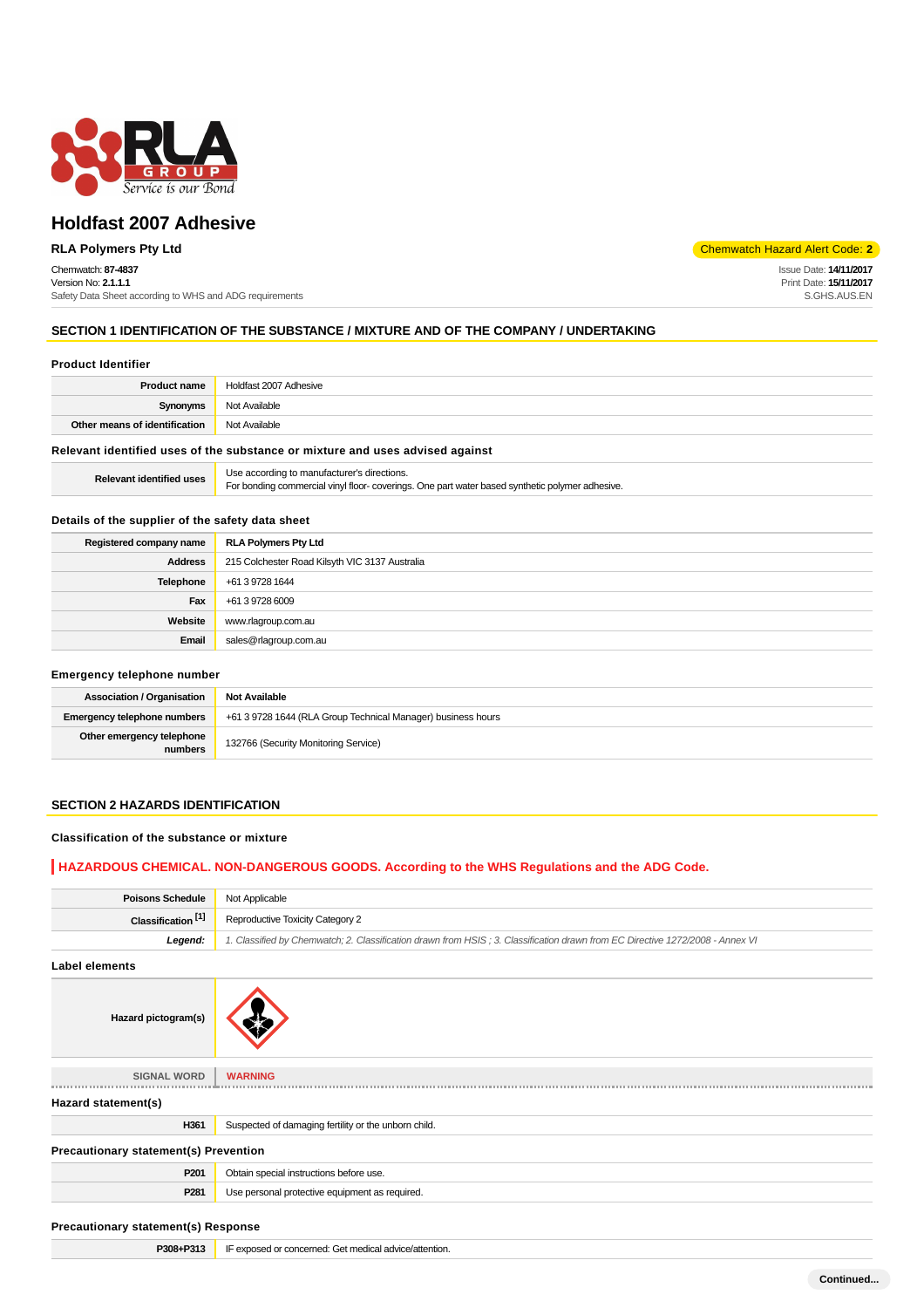**Precautionary statement(s) Storage P405** Store locked up.

**Precautionary statement(s) Disposal**

**P501** Dispose of contents/container in accordance with local regulations.

# **SECTION 3 COMPOSITION / INFORMATION ON INGREDIENTS**

# **Substances**

See section below for composition of Mixtures

# **Mixtures**

| <b>CAS No</b> | %[weight] | Name              |
|---------------|-----------|-------------------|
| Not Available | $10 - 40$ | synthetic polymer |
| Not Available | $10 - 20$ | resins.           |
| Not Available | $1 - 20$  | additives         |
| 108-88-3      | $1 - 7$   | toluene           |

# **SECTION 4 FIRST AID MEASURES**

### **Description of first aid measures**

| <b>Eye Contact</b>  | If this product comes in contact with the eyes:<br>• Wash out immediately with fresh running water.<br>Ensure complete irrigation of the eye by keeping eyelids apart and away from eye and moving the eyelids by occasionally lifting the upper and lower lids.<br>► Seek medical attention without delay; if pain persists or recurs seek medical attention.<br>▶ Removal of contact lenses after an eye injury should only be undertaken by skilled personnel.                                                    |
|---------------------|----------------------------------------------------------------------------------------------------------------------------------------------------------------------------------------------------------------------------------------------------------------------------------------------------------------------------------------------------------------------------------------------------------------------------------------------------------------------------------------------------------------------|
| <b>Skin Contact</b> | If skin or hair contact occurs:<br>Flush skin and hair with running water (and soap if available).<br>$\blacktriangleright$ Seek medical attention in event of irritation.                                                                                                                                                                                                                                                                                                                                           |
| Inhalation          | If fumes or combustion products are inhaled remove from contaminated area.<br>Lay patient down. Keep warm and rested.<br>Prostheses such as false teeth, which may block airway, should be removed, where possible, prior to initiating first aid procedures.<br>▶ Apply artificial respiration if not breathing, preferably with a demand valve resuscitator, bag-valve mask device, or pocket mask as trained. Perform CPR if<br>necessary.<br>Transport to hospital, or doctor.                                   |
| Ingestion           | If swallowed do <b>NOT</b> induce vomiting.<br>If vomiting occurs, lean patient forward or place on left side (head-down position, if possible) to maintain open airway and prevent aspiration.<br>• Observe the patient carefully.<br>► Never give liquid to a person showing signs of being sleepy or with reduced awareness; i.e. becoming unconscious.<br>Give water to rinse out mouth, then provide liquid slowly and as much as casualty can comfortably drink.<br>$\blacktriangleright$ Seek medical advice. |

### **Indication of any immediate medical attention and special treatment needed**

Treat symptomatically.

# **SECTION 5 FIREFIGHTING MEASURES**

### **Extinguishing media**

- There is no restriction on the type of extinguisher which may be used.
- Use extinguishing media suitable for surrounding area.

### **Special hazards arising from the substrate or mixture**

**Fire Incompatibility** None known.

| <b>Advice for firefighters</b> |                                                                                                                                                                                                                                                                                                                       |  |
|--------------------------------|-----------------------------------------------------------------------------------------------------------------------------------------------------------------------------------------------------------------------------------------------------------------------------------------------------------------------|--|
| <b>Fire Fighting</b>           | Alert Fire Brigade and tell them location and nature of hazard.<br>$\blacktriangleright$ Wear breathing apparatus plus protective gloves in the event of a fire.<br>Prevent, by any means available, spillage from entering drains or water courses.<br>• Use fire fighting procedures suitable for surrounding area. |  |
| <b>Fire/Explosion Hazard</b>   | $\triangleright$ Non combustible.<br>• Not considered a significant fire risk, however containers may burn.<br>May emit poisonous fumes.                                                                                                                                                                              |  |
| <b>HAZCHEM</b>                 | Not Applicable                                                                                                                                                                                                                                                                                                        |  |

### **SECTION 6 ACCIDENTAL RELEASE MEASURES**

**Personal precautions, protective equipment and emergency procedures**

See section 8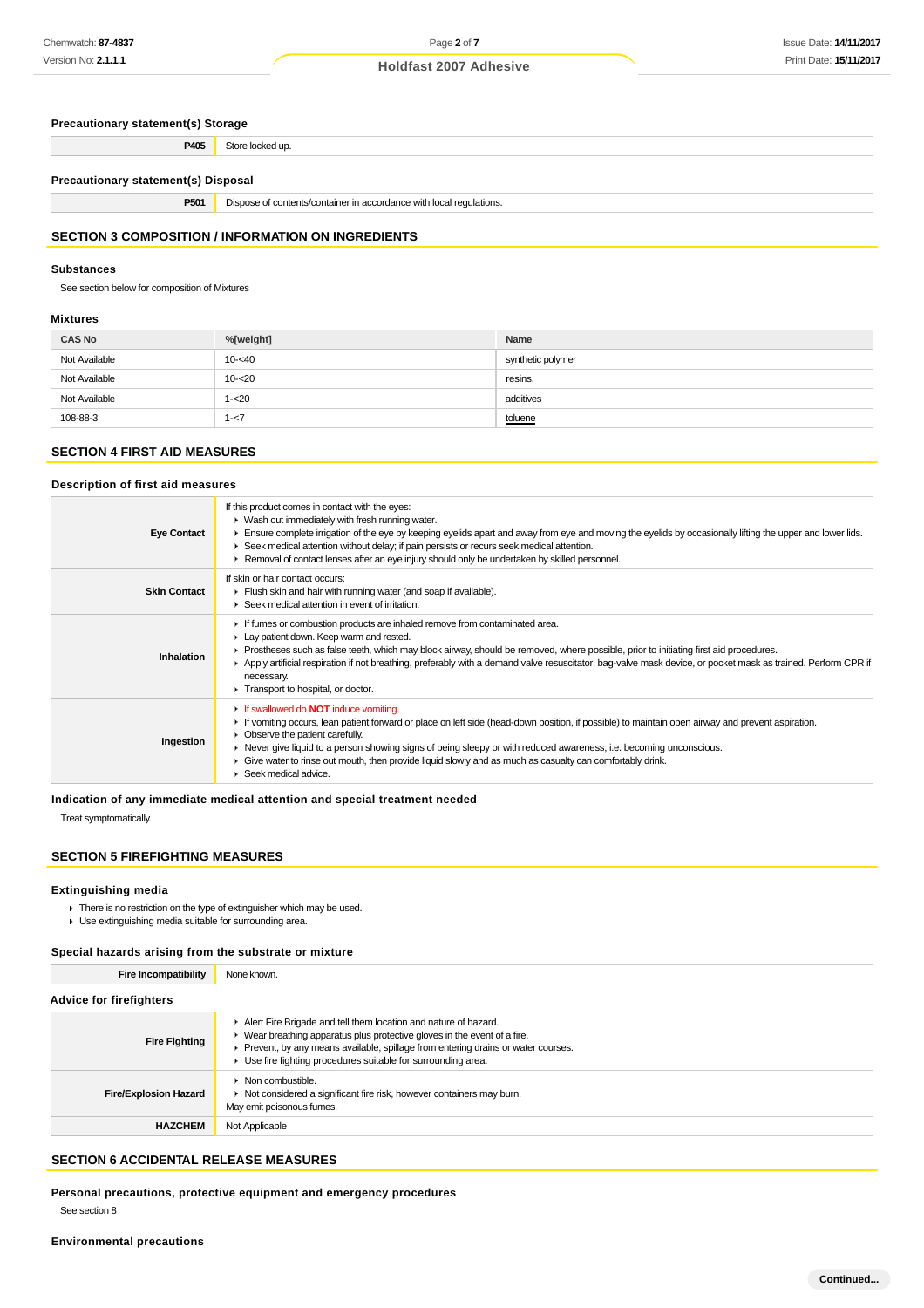# Page **3** of **7**

# **Holdfast 2007 Adhesive**

# See section 12

# **Methods and material for containment and cleaning up**

| <b>Minor Spills</b> | • Clean up all spills immediately.<br>Avoid contact with skin and eyes.<br>Wear impervious gloves and safety goggles.<br>Trowel up/scrape up.                                                                                                      |
|---------------------|----------------------------------------------------------------------------------------------------------------------------------------------------------------------------------------------------------------------------------------------------|
| <b>Major Spills</b> | Clear area of personnel and move upwind.<br>Alert Fire Brigade and tell them location and nature of hazard.<br>Wear breathing apparatus plus protective gloves.<br>Prevent, by any means available, spillage from entering drains or water course. |

# **SECTION 7 HANDLING AND STORAGE**

# **Precautions for safe handling**

| Safe handling     | Avoid all personal contact, including inhalation.<br>Wear protective clothing when risk of exposure occurs.<br>• Use in a well-ventilated area.<br>Prevent concentration in hollows and sumps. |
|-------------------|------------------------------------------------------------------------------------------------------------------------------------------------------------------------------------------------|
| Other information | Store in original containers.<br>Keep containers securely sealed.<br>Store in a cool, dry, well-ventilated area.<br>Store away from incompatible materials and foodstuff containers.           |

| Suitable container      | • Polyethylene or polypropylene container.<br>Packing as recommended by manufacturer.<br>• Check all containers are clearly labelled and free from leaks.                                                                                                                                                                                                                                                                                                                                                                                                                                                                                                                                                                                                                                                                                                                                                                                                                                                                                                                                                                                                                                                                                                                                                |
|-------------------------|----------------------------------------------------------------------------------------------------------------------------------------------------------------------------------------------------------------------------------------------------------------------------------------------------------------------------------------------------------------------------------------------------------------------------------------------------------------------------------------------------------------------------------------------------------------------------------------------------------------------------------------------------------------------------------------------------------------------------------------------------------------------------------------------------------------------------------------------------------------------------------------------------------------------------------------------------------------------------------------------------------------------------------------------------------------------------------------------------------------------------------------------------------------------------------------------------------------------------------------------------------------------------------------------------------|
| Storage incompatibility | For alkyl aromatics:<br>The alkyl side chain of aromatic rings can undergo oxidation by several mechanisms. The most common and dominant one is the attack by oxidation at<br>benzylic carbon as the intermediate formed is stabilised by resonance structure of the ring.<br>Following reaction with oxygen and under the influence of sunlight, a hydroperoxide at the alpha-position to the aromatic ring, is the primary oxidation<br>product formed (provided a hydrogen atom is initially available at this position) - this product is often short-lived but may be stable dependent on the<br>nature of the aromatic substitution; a secondary C-H bond is more easily attacked than a primary C-H bond whilst a tertiary C-H bond is even more<br>susceptible to attack by oxygen<br>> Monoalkylbenzenes may subsequently form monocarboxylic acids; alkyl naphthalenes mainly produce the corresponding naphthalene carboxylic acids.<br>• Oxidation in the presence of transition metal salts not only accelerates but also selectively decomposes the hydroperoxides.<br>► Vigorous reactions, sometimes amounting to explosions, can result from the contact between aromatic rings and strong oxidising agents.<br>Aromatics can react exothermically with bases and with diazo compounds. |

# **SECTION 8 EXPOSURE CONTROLS / PERSONAL PROTECTION**

### **Control parameters**

# **OCCUPATIONAL EXPOSURE LIMITS (OEL)**

### **INGREDIENT DATA**

| Chemwatch: <b>87-4837</b>                                                  |                                                                                                                                                                                                                                                                                                                                                                                                                                                                                                                                                                                                                                                                                                                                                                                                                                                                                                                                                                                                                                                                                                                                                                                                                                                                                    | Page 3 of 7                                                                                                                                                                                    |                                                                                                                                                    |                                                                                                                                                                                                                                                                                                                                                                                                                                                              | <b>Issue Date: 14/11/20</b> |                      |
|----------------------------------------------------------------------------|------------------------------------------------------------------------------------------------------------------------------------------------------------------------------------------------------------------------------------------------------------------------------------------------------------------------------------------------------------------------------------------------------------------------------------------------------------------------------------------------------------------------------------------------------------------------------------------------------------------------------------------------------------------------------------------------------------------------------------------------------------------------------------------------------------------------------------------------------------------------------------------------------------------------------------------------------------------------------------------------------------------------------------------------------------------------------------------------------------------------------------------------------------------------------------------------------------------------------------------------------------------------------------|------------------------------------------------------------------------------------------------------------------------------------------------------------------------------------------------|----------------------------------------------------------------------------------------------------------------------------------------------------|--------------------------------------------------------------------------------------------------------------------------------------------------------------------------------------------------------------------------------------------------------------------------------------------------------------------------------------------------------------------------------------------------------------------------------------------------------------|-----------------------------|----------------------|
| Version No: <b>2.1.1.1</b>                                                 |                                                                                                                                                                                                                                                                                                                                                                                                                                                                                                                                                                                                                                                                                                                                                                                                                                                                                                                                                                                                                                                                                                                                                                                                                                                                                    |                                                                                                                                                                                                | <b>Holdfast 2007 Adhesive</b>                                                                                                                      |                                                                                                                                                                                                                                                                                                                                                                                                                                                              |                             | Print Date: 15/11/20 |
|                                                                            |                                                                                                                                                                                                                                                                                                                                                                                                                                                                                                                                                                                                                                                                                                                                                                                                                                                                                                                                                                                                                                                                                                                                                                                                                                                                                    |                                                                                                                                                                                                |                                                                                                                                                    |                                                                                                                                                                                                                                                                                                                                                                                                                                                              |                             |                      |
| See section 12                                                             |                                                                                                                                                                                                                                                                                                                                                                                                                                                                                                                                                                                                                                                                                                                                                                                                                                                                                                                                                                                                                                                                                                                                                                                                                                                                                    |                                                                                                                                                                                                |                                                                                                                                                    |                                                                                                                                                                                                                                                                                                                                                                                                                                                              |                             |                      |
| Methods and material for containment and cleaning up                       |                                                                                                                                                                                                                                                                                                                                                                                                                                                                                                                                                                                                                                                                                                                                                                                                                                                                                                                                                                                                                                                                                                                                                                                                                                                                                    |                                                                                                                                                                                                |                                                                                                                                                    |                                                                                                                                                                                                                                                                                                                                                                                                                                                              |                             |                      |
|                                                                            |                                                                                                                                                                                                                                                                                                                                                                                                                                                                                                                                                                                                                                                                                                                                                                                                                                                                                                                                                                                                                                                                                                                                                                                                                                                                                    | Clean up all spills immediately.                                                                                                                                                               |                                                                                                                                                    |                                                                                                                                                                                                                                                                                                                                                                                                                                                              |                             |                      |
| <b>Minor Spills</b>                                                        | Trowel up/scrape up.                                                                                                                                                                                                                                                                                                                                                                                                                                                                                                                                                                                                                                                                                                                                                                                                                                                                                                                                                                                                                                                                                                                                                                                                                                                               | Avoid contact with skin and eyes.<br>▶ Wear impervious gloves and safety goggles.                                                                                                              |                                                                                                                                                    |                                                                                                                                                                                                                                                                                                                                                                                                                                                              |                             |                      |
|                                                                            |                                                                                                                                                                                                                                                                                                                                                                                                                                                                                                                                                                                                                                                                                                                                                                                                                                                                                                                                                                                                                                                                                                                                                                                                                                                                                    | Clear area of personnel and move upwind.                                                                                                                                                       |                                                                                                                                                    |                                                                                                                                                                                                                                                                                                                                                                                                                                                              |                             |                      |
| <b>Major Spills</b>                                                        |                                                                                                                                                                                                                                                                                                                                                                                                                                                                                                                                                                                                                                                                                                                                                                                                                                                                                                                                                                                                                                                                                                                                                                                                                                                                                    | ▶ Wear breathing apparatus plus protective gloves.                                                                                                                                             | Alert Fire Brigade and tell them location and nature of hazard.<br>Prevent, by any means available, spillage from entering drains or water course. |                                                                                                                                                                                                                                                                                                                                                                                                                                                              |                             |                      |
| Personal Protective Equipment advice is contained in Section 8 of the SDS. |                                                                                                                                                                                                                                                                                                                                                                                                                                                                                                                                                                                                                                                                                                                                                                                                                                                                                                                                                                                                                                                                                                                                                                                                                                                                                    |                                                                                                                                                                                                |                                                                                                                                                    |                                                                                                                                                                                                                                                                                                                                                                                                                                                              |                             |                      |
| <b>SECTION 7 HANDLING AND STORAGE</b>                                      |                                                                                                                                                                                                                                                                                                                                                                                                                                                                                                                                                                                                                                                                                                                                                                                                                                                                                                                                                                                                                                                                                                                                                                                                                                                                                    |                                                                                                                                                                                                |                                                                                                                                                    |                                                                                                                                                                                                                                                                                                                                                                                                                                                              |                             |                      |
| Precautions for safe handling                                              |                                                                                                                                                                                                                                                                                                                                                                                                                                                                                                                                                                                                                                                                                                                                                                                                                                                                                                                                                                                                                                                                                                                                                                                                                                                                                    |                                                                                                                                                                                                |                                                                                                                                                    |                                                                                                                                                                                                                                                                                                                                                                                                                                                              |                             |                      |
| Safe handling                                                              |                                                                                                                                                                                                                                                                                                                                                                                                                                                                                                                                                                                                                                                                                                                                                                                                                                                                                                                                                                                                                                                                                                                                                                                                                                                                                    | Avoid all personal contact, including inhalation.<br>▶ Wear protective clothing when risk of exposure occurs.<br>Use in a well-ventilated area.<br>Prevent concentration in hollows and sumps. |                                                                                                                                                    |                                                                                                                                                                                                                                                                                                                                                                                                                                                              |                             |                      |
| <b>Other information</b>                                                   |                                                                                                                                                                                                                                                                                                                                                                                                                                                                                                                                                                                                                                                                                                                                                                                                                                                                                                                                                                                                                                                                                                                                                                                                                                                                                    | Store in original containers.<br>▶ Keep containers securely sealed.<br>Store in a cool, dry, well-ventilated area.<br>Store away from incompatible materials and foodstuff containers.         |                                                                                                                                                    |                                                                                                                                                                                                                                                                                                                                                                                                                                                              |                             |                      |
| Conditions for safe storage, including any incompatibilities               |                                                                                                                                                                                                                                                                                                                                                                                                                                                                                                                                                                                                                                                                                                                                                                                                                                                                                                                                                                                                                                                                                                                                                                                                                                                                                    |                                                                                                                                                                                                |                                                                                                                                                    |                                                                                                                                                                                                                                                                                                                                                                                                                                                              |                             |                      |
|                                                                            |                                                                                                                                                                                                                                                                                                                                                                                                                                                                                                                                                                                                                                                                                                                                                                                                                                                                                                                                                                                                                                                                                                                                                                                                                                                                                    | • Polyethylene or polypropylene container.                                                                                                                                                     |                                                                                                                                                    |                                                                                                                                                                                                                                                                                                                                                                                                                                                              |                             |                      |
| Suitable container                                                         |                                                                                                                                                                                                                                                                                                                                                                                                                                                                                                                                                                                                                                                                                                                                                                                                                                                                                                                                                                                                                                                                                                                                                                                                                                                                                    | • Packing as recommended by manufacturer.<br>• Check all containers are clearly labelled and free from leaks.                                                                                  |                                                                                                                                                    |                                                                                                                                                                                                                                                                                                                                                                                                                                                              |                             |                      |
| Storage incompatibility                                                    | The alkyl side chain of aromatic rings can undergo oxidation by several mechanisms. The most common and dominant one is the attack by oxidation at<br>benzylic carbon as the intermediate formed is stabilised by resonance structure of the ring.<br>► Following reaction with oxygen and under the influence of sunlight, a hydroperoxide at the alpha-position to the aromatic ring, is the primary oxidation<br>product formed (provided a hydrogen atom is initially available at this position) - this product is often short-lived but may be stable dependent on the<br>nature of the aromatic substitution; a secondary C-H bond is more easily attacked than a primary C-H bond whilst a tertiary C-H bond is even more<br>susceptible to attack by oxygen<br>• Monoalkylbenzenes may subsequently form monocarboxylic acids; alkyl naphthalenes mainly produce the corresponding naphthalene carboxylic acids.<br>▶ Oxidation in the presence of transition metal salts not only accelerates but also selectively decomposes the hydroperoxides.<br>▶ Vigorous reactions, sometimes amounting to explosions, can result from the contact between aromatic rings and strong oxidising agents.<br>Aromatics can react exothermically with bases and with diazo compounds. |                                                                                                                                                                                                |                                                                                                                                                    |                                                                                                                                                                                                                                                                                                                                                                                                                                                              |                             |                      |
| <b>SECTION 8 EXPOSURE CONTROLS / PERSONAL PROTECTION</b>                   |                                                                                                                                                                                                                                                                                                                                                                                                                                                                                                                                                                                                                                                                                                                                                                                                                                                                                                                                                                                                                                                                                                                                                                                                                                                                                    |                                                                                                                                                                                                |                                                                                                                                                    |                                                                                                                                                                                                                                                                                                                                                                                                                                                              |                             |                      |
| <b>Control parameters</b>                                                  |                                                                                                                                                                                                                                                                                                                                                                                                                                                                                                                                                                                                                                                                                                                                                                                                                                                                                                                                                                                                                                                                                                                                                                                                                                                                                    |                                                                                                                                                                                                |                                                                                                                                                    |                                                                                                                                                                                                                                                                                                                                                                                                                                                              |                             |                      |
| <b>OCCUPATIONAL EXPOSURE LIMITS (OEL)</b>                                  |                                                                                                                                                                                                                                                                                                                                                                                                                                                                                                                                                                                                                                                                                                                                                                                                                                                                                                                                                                                                                                                                                                                                                                                                                                                                                    |                                                                                                                                                                                                |                                                                                                                                                    |                                                                                                                                                                                                                                                                                                                                                                                                                                                              |                             |                      |
| <b>INGREDIENT DATA</b>                                                     |                                                                                                                                                                                                                                                                                                                                                                                                                                                                                                                                                                                                                                                                                                                                                                                                                                                                                                                                                                                                                                                                                                                                                                                                                                                                                    |                                                                                                                                                                                                |                                                                                                                                                    |                                                                                                                                                                                                                                                                                                                                                                                                                                                              |                             |                      |
| Source                                                                     | Ingredient                                                                                                                                                                                                                                                                                                                                                                                                                                                                                                                                                                                                                                                                                                                                                                                                                                                                                                                                                                                                                                                                                                                                                                                                                                                                         | <b>Material name</b>                                                                                                                                                                           | <b>TWA</b>                                                                                                                                         | <b>STEL</b>                                                                                                                                                                                                                                                                                                                                                                                                                                                  | Peak                        | <b>Notes</b>         |
| Australia Exposure Standards                                               | toluene                                                                                                                                                                                                                                                                                                                                                                                                                                                                                                                                                                                                                                                                                                                                                                                                                                                                                                                                                                                                                                                                                                                                                                                                                                                                            | Toluene                                                                                                                                                                                        | 191 mg/m3 / 50 ppm                                                                                                                                 | 574 mg/m3 / 150 ppm                                                                                                                                                                                                                                                                                                                                                                                                                                          | Not Available               | Not Available        |
| <b>EMERGENCY LIMITS</b>                                                    |                                                                                                                                                                                                                                                                                                                                                                                                                                                                                                                                                                                                                                                                                                                                                                                                                                                                                                                                                                                                                                                                                                                                                                                                                                                                                    |                                                                                                                                                                                                |                                                                                                                                                    |                                                                                                                                                                                                                                                                                                                                                                                                                                                              |                             |                      |
| Ingredient                                                                 | <b>Material name</b>                                                                                                                                                                                                                                                                                                                                                                                                                                                                                                                                                                                                                                                                                                                                                                                                                                                                                                                                                                                                                                                                                                                                                                                                                                                               |                                                                                                                                                                                                | TEEL-1                                                                                                                                             | TEEL-2                                                                                                                                                                                                                                                                                                                                                                                                                                                       | TEEL-3                      |                      |
| toluene                                                                    | Toluene                                                                                                                                                                                                                                                                                                                                                                                                                                                                                                                                                                                                                                                                                                                                                                                                                                                                                                                                                                                                                                                                                                                                                                                                                                                                            |                                                                                                                                                                                                | Not Available                                                                                                                                      | Not Available                                                                                                                                                                                                                                                                                                                                                                                                                                                | Not Available               |                      |
|                                                                            |                                                                                                                                                                                                                                                                                                                                                                                                                                                                                                                                                                                                                                                                                                                                                                                                                                                                                                                                                                                                                                                                                                                                                                                                                                                                                    |                                                                                                                                                                                                |                                                                                                                                                    | <b>Revised IDLH</b>                                                                                                                                                                                                                                                                                                                                                                                                                                          |                             |                      |
| Ingredient<br>synthetic polymer                                            | <b>Original IDLH</b><br>Not Available                                                                                                                                                                                                                                                                                                                                                                                                                                                                                                                                                                                                                                                                                                                                                                                                                                                                                                                                                                                                                                                                                                                                                                                                                                              |                                                                                                                                                                                                |                                                                                                                                                    | Not Available                                                                                                                                                                                                                                                                                                                                                                                                                                                |                             |                      |
| resins.                                                                    |                                                                                                                                                                                                                                                                                                                                                                                                                                                                                                                                                                                                                                                                                                                                                                                                                                                                                                                                                                                                                                                                                                                                                                                                                                                                                    |                                                                                                                                                                                                |                                                                                                                                                    | Not Available                                                                                                                                                                                                                                                                                                                                                                                                                                                |                             |                      |
| additives                                                                  | Not Available                                                                                                                                                                                                                                                                                                                                                                                                                                                                                                                                                                                                                                                                                                                                                                                                                                                                                                                                                                                                                                                                                                                                                                                                                                                                      |                                                                                                                                                                                                | Not Available                                                                                                                                      |                                                                                                                                                                                                                                                                                                                                                                                                                                                              |                             |                      |
| toluene                                                                    | Not Available<br>500 ppm                                                                                                                                                                                                                                                                                                                                                                                                                                                                                                                                                                                                                                                                                                                                                                                                                                                                                                                                                                                                                                                                                                                                                                                                                                                           |                                                                                                                                                                                                | Not Available                                                                                                                                      |                                                                                                                                                                                                                                                                                                                                                                                                                                                              |                             |                      |
|                                                                            |                                                                                                                                                                                                                                                                                                                                                                                                                                                                                                                                                                                                                                                                                                                                                                                                                                                                                                                                                                                                                                                                                                                                                                                                                                                                                    |                                                                                                                                                                                                |                                                                                                                                                    |                                                                                                                                                                                                                                                                                                                                                                                                                                                              |                             |                      |
| <b>Exposure controls</b>                                                   |                                                                                                                                                                                                                                                                                                                                                                                                                                                                                                                                                                                                                                                                                                                                                                                                                                                                                                                                                                                                                                                                                                                                                                                                                                                                                    |                                                                                                                                                                                                |                                                                                                                                                    |                                                                                                                                                                                                                                                                                                                                                                                                                                                              |                             |                      |
| Appropriate engineering<br>controls                                        |                                                                                                                                                                                                                                                                                                                                                                                                                                                                                                                                                                                                                                                                                                                                                                                                                                                                                                                                                                                                                                                                                                                                                                                                                                                                                    | The basic types of engineering controls are:<br>"removes" air in the work environment.                                                                                                         | Process controls which involve changing the way a job activity or process is done to reduce the risk.                                              | Engineering controls are used to remove a hazard or place a barrier between the worker and the hazard. Well-designed engineering controls can be<br>highly effective in protecting workers and will typically be independent of worker interactions to provide this high level of protection.<br>Enclosure and/or isolation of emission source which keeps a selected hazard "physically" away from the worker and ventilation that strategically "adds" and |                             |                      |
| <b>Personal protection</b>                                                 |                                                                                                                                                                                                                                                                                                                                                                                                                                                                                                                                                                                                                                                                                                                                                                                                                                                                                                                                                                                                                                                                                                                                                                                                                                                                                    |                                                                                                                                                                                                |                                                                                                                                                    |                                                                                                                                                                                                                                                                                                                                                                                                                                                              |                             |                      |

### **Exposure controls**

| Appropriate engineering<br>controls | Engineering controls are used to remove a hazard or place a barrier between the worker and the hazard. Well-designed engineering controls can be<br>highly effective in protecting workers and will typically be independent of worker interactions to provide this high level of protection.<br>The basic types of engineering controls are:<br>Process controls which involve changing the way a job activity or process is done to reduce the risk.<br>Enclosure and/or isolation of emission source which keeps a selected hazard "physically" away from the worker and ventilation that strategically "adds" and<br>"removes" air in the work environment. |  |  |
|-------------------------------------|-----------------------------------------------------------------------------------------------------------------------------------------------------------------------------------------------------------------------------------------------------------------------------------------------------------------------------------------------------------------------------------------------------------------------------------------------------------------------------------------------------------------------------------------------------------------------------------------------------------------------------------------------------------------|--|--|
| <b>Personal protection</b>          | <b>My of too</b>                                                                                                                                                                                                                                                                                                                                                                                                                                                                                                                                                                                                                                                |  |  |

**IL 、 ※**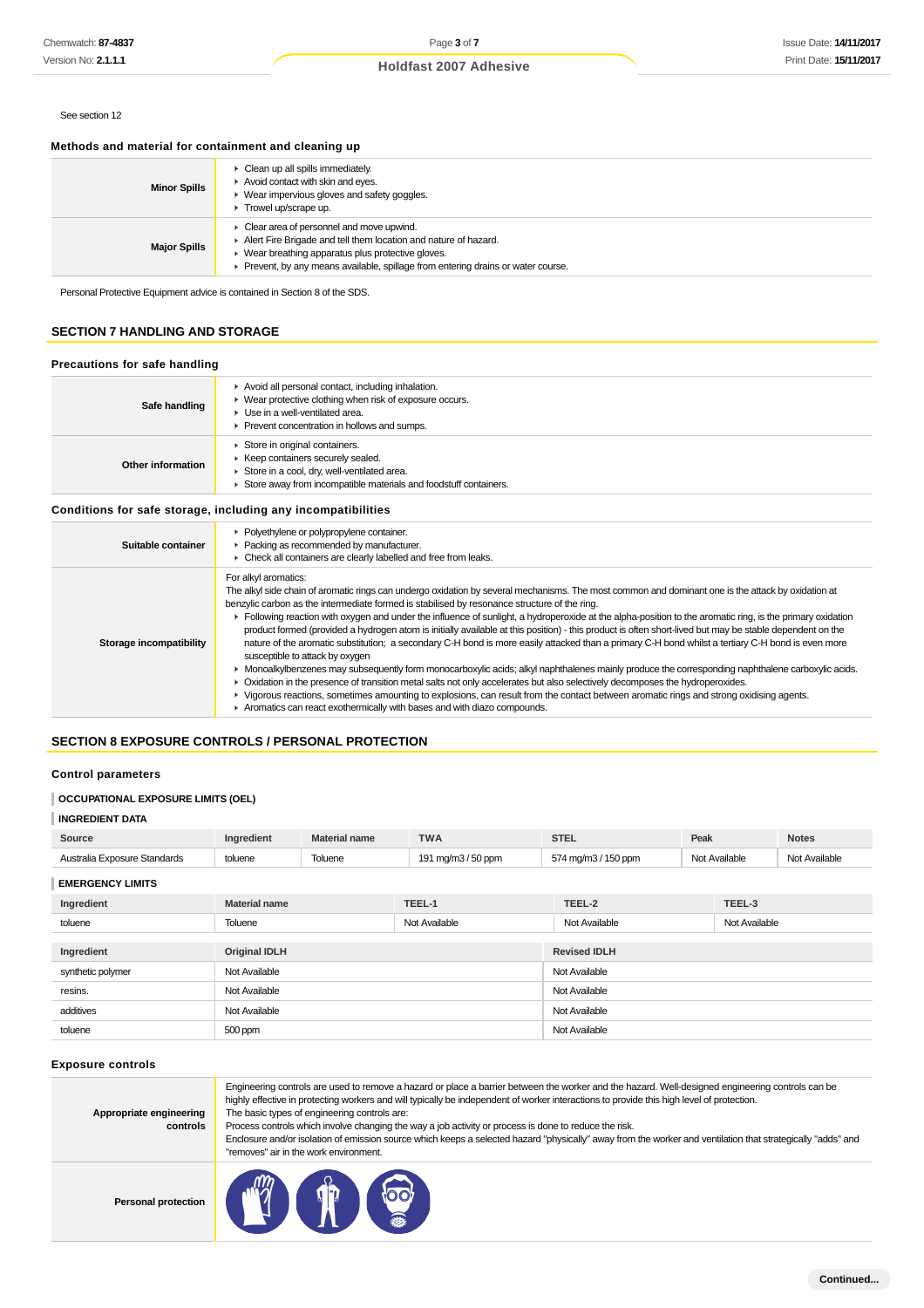| Eye and face protection | Safety glasses with side shields<br>Chemical goggles.<br>• Contact lenses may pose a special hazard; soft contact lenses may absorb and concentrate irritants. A written policy document, describing the wearing<br>of lenses or restrictions on use, should be created for each workplace or task. This should include a review of lens absorption and adsorption for the<br>class of chemicals in use and an account of injury experience. |
|-------------------------|----------------------------------------------------------------------------------------------------------------------------------------------------------------------------------------------------------------------------------------------------------------------------------------------------------------------------------------------------------------------------------------------------------------------------------------------|
| <b>Skin protection</b>  | See Hand protection below                                                                                                                                                                                                                                                                                                                                                                                                                    |
| Hands/feet protection   | ▶ Wear chemical protective gloves, e.g. PVC.<br>• Wear safety footwear or safety gumboots, e.g. Rubber                                                                                                                                                                                                                                                                                                                                       |
| <b>Body protection</b>  | See Other protection below                                                                                                                                                                                                                                                                                                                                                                                                                   |
| Other protection        | $\triangleright$ Overalls.<br>▶ P.V.C. apron.<br>▶ Barrier cream.                                                                                                                                                                                                                                                                                                                                                                            |
| <b>Thermal hazards</b>  | Not Available                                                                                                                                                                                                                                                                                                                                                                                                                                |

#### **Recommended material(s)**

#### **GLOVE SELECTION INDEX**

Glove selection is based on a modified presentation of the:

 **"Forsberg Clothing Performance Index".**

 The effect(s) of the following substance(s) are taken into account in the **computergenerated** selection:

Holdfast 2007 Adhesive

# **Material CPI** PE/EVAL/PE A PVA A VITON A PARTICIPATION A PARTICIPATION AND A PARTICIPATION AND A PARTICIPATION AND A PARTICIPATION OF A PARTICIPATION VITON/CHLOROBUTYL A TEFLON B BUTYL CONTROL CONTROL CONTROL CONTROL CONTROL CONTROL CONTROL CONTROL CONTROL CONTROL CONTROL CONTROL CONTROL CONTROL CONTROL CONTROL CONTROL CONTROL CONTROL CONTROL CONTROL CONTROL CONTROL CONTROL CONTROL CONTROL CONTROL CPE CPE NEOPRENE C NEOPRENE/NATURAL C NITRILE CONTROLLER CONTROLLER CONTROLLER CONTROLLER CONTROLLER CONTROLLER CONTROLLER CONTROLLER CONTROLLER CONTROLLER CONTROLLER CONTROLLER CONTROLLER CONTROLLER CONTROLLER CONTROLLER CONTROLLER CONTROLLER CONTROLLER CONTR NITRILE+PVC C PVC CONTROL CONTROL CONTROL CONTROL CONTROL CONTROL CONTROL CONTROL CONTROL CONTROL CONTROL CONTROL CONTROL CONTROL CONTROL CONTROL CONTROL CONTROL CONTROL CONTROL CONTROL CONTROL CONTROL CONTROL CONTROL CONTROL CONTROL CO SARANEX-23 SARANEX-23 2-PLY VITON/NEOPRENE CONTROL CONTROL CONTROL CONTROL CONTROL CONTROL CONTROL CONTROL CONTROL CONTROL CONTROL CONTROL CONTROL CONTROL CONTROL CONTROL CONTROL CONTROL CONTROL CONTROL CONTROL CONTROL CONTROL CONTROL CONTROL CONTROL

### **Respiratory protection**

Type A Filter of sufficient capacity. (AS/NZS 1716 & 1715, EN 143:2000 & 149:2001, ANSI Z88 or national equivalent)

Where the concentration of gas/particulates in the breathing zone, approaches or exceeds the "Exposure Standard" (or ES), respiratory protection is required. Degree of protection varies with both face-piece and Class of filter; the nature of protection varies with Type of filter.

| <b>Required Minimum</b><br><b>Protection Factor</b> | <b>Half-Face</b><br>Respirator | <b>Full-Face</b><br>Respirator | <b>Powered Air</b><br>Respirator |
|-----------------------------------------------------|--------------------------------|--------------------------------|----------------------------------|
| up to $5 \times ES$                                 | A-AUS / Class 1                |                                | A-PAPR-AUS /<br>Class 1          |
| up to $25 \times ES$                                | Air-line*                      | $A-2$                          | A-PAPR-2                         |
| up to $50 \times ES$                                |                                | $A-3$                          |                                  |
| $50+ x ES$                                          |                                | Air-line**                     | -                                |

^ - Full-face

A(All classes) = Organic vapours, B AUS or B1 = Acid gasses, B2 = Acid gas or hydrogen cyanide(HCN), B3 = Acid gas or hydrogen cyanide(HCN), E = Sulfur dioxide(SO2), G = Agricultural chemicals, K = Ammonia(NH3), Hg = Mercury, NO = Oxides of nitrogen, MB = Methyl bromide, AX = Low boiling point organic compounds(below 65 degC)

#### \* CPI - Chemwatch Performance Index

A: Best Selection

B: Satisfactory; may degrade after 4 hours continuous immersion

C: Poor to Dangerous Choice for other than short term immersion

**NOTE**: As a series of factors will influence the actual performance of the glove, a final selection must be based on detailed observation. -

\* Where the glove is to be used on a short term, casual or infrequent basis, factors such as

"feel" or convenience (e.g. disposability), may dictate a choice of gloves which might otherwise

be unsuitable following long-term or frequent use. A qualified practitioner should be consulted.

# **SECTION 9 PHYSICAL AND CHEMICAL PROPERTIES**

### **Information on basic physical and chemical properties**

| Appearance                                        | White non slump paste; miscible with water. |                                            |                |
|---------------------------------------------------|---------------------------------------------|--------------------------------------------|----------------|
|                                                   |                                             |                                            |                |
| <b>Physical state</b>                             | Non Slump Paste                             | Relative density (Water = $1$ )            | 1.2            |
| Odour                                             | Not Available                               | Partition coefficient n-octanol /<br>water | Not Available  |
| <b>Odour threshold</b>                            | Not Available                               | Auto-ignition temperature (°C)             | Not Available  |
| pH (as supplied)                                  | Not Available                               | <b>Decomposition temperature</b>           | Not Available  |
| Melting point / freezing point<br>(°C)            | Not Available                               | Viscosity (cSt)                            | Not Available  |
| Initial boiling point and boiling<br>range $(°C)$ | 100                                         | Molecular weight (g/mol)                   | Not Applicable |
| Flash point (°C)                                  | Not Applicable                              | <b>Taste</b>                               | Not Available  |
| <b>Evaporation rate</b>                           | Not Available                               | <b>Explosive properties</b>                | Not Available  |
| Flammability                                      | Not Applicable                              | <b>Oxidising properties</b>                | Not Available  |
| Upper Explosive Limit (%)                         | Not Applicable                              | Surface Tension (dyn/cm or<br>mN/m         | Not Available  |
| Lower Explosive Limit (%)                         | Not Applicable                              | <b>Volatile Component (%vol)</b>           | Not Available  |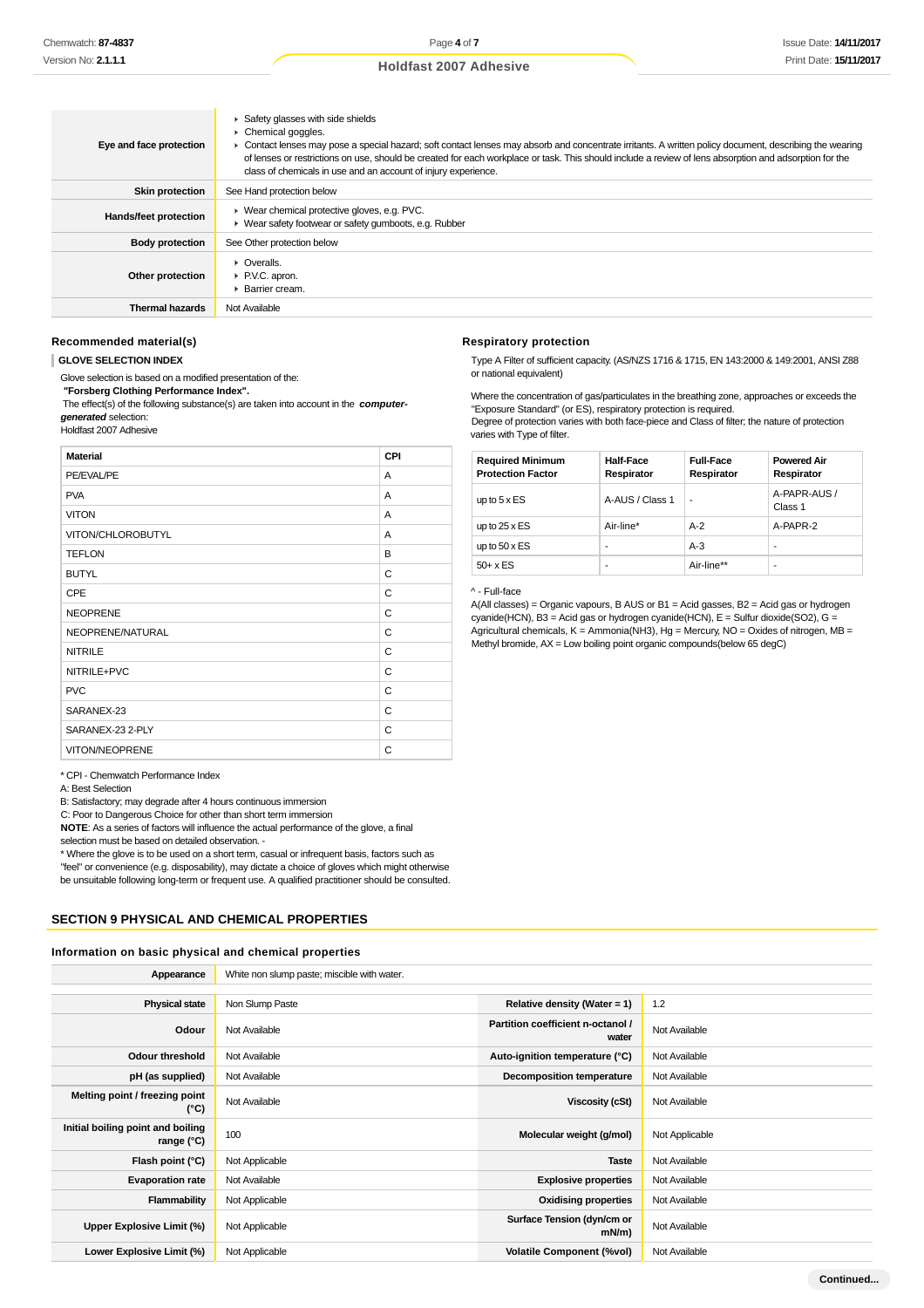# **Holdfast 2007 Adhesive**

| Vapour pressure (kPa)     | Not Available | <b>Gas group</b>      | Not Available |
|---------------------------|---------------|-----------------------|---------------|
| Solubility in water (g/L) | Miscible      | pH as a solution (1%) | Not Available |
| Vapour density (Air = 1)  | Not Available | VOC g/L               | Not Available |

# **SECTION 10 STABILITY AND REACTIVITY**

| Reactivity                                 | See section 7                                                             |
|--------------------------------------------|---------------------------------------------------------------------------|
| <b>Chemical stability</b>                  | Product is considered stable and hazardous polymerisation will not occur. |
| Possibility of hazardous<br>reactions      | See section 7                                                             |
| <b>Conditions to avoid</b>                 | See section 7                                                             |
| Incompatible materials                     | See section 7                                                             |
| <b>Hazardous decomposition</b><br>products | See section 5                                                             |

# **SECTION 11 TOXICOLOGICAL INFORMATION**

### **Information on toxicological effects**

| Chemwatch: <b>87-4837</b>                   | Page 5 of 7                                                                                                                                                                                                                                                                                                                                                                                                                                                                                                                                                                                                                                                                                                                                                                                                                                                                                                                                    |                                  | <b>Issue Date: 14/11/201</b> |  |
|---------------------------------------------|------------------------------------------------------------------------------------------------------------------------------------------------------------------------------------------------------------------------------------------------------------------------------------------------------------------------------------------------------------------------------------------------------------------------------------------------------------------------------------------------------------------------------------------------------------------------------------------------------------------------------------------------------------------------------------------------------------------------------------------------------------------------------------------------------------------------------------------------------------------------------------------------------------------------------------------------|----------------------------------|------------------------------|--|
| Version No: <b>2.1.1.1</b>                  | <b>Holdfast 2007 Adhesive</b>                                                                                                                                                                                                                                                                                                                                                                                                                                                                                                                                                                                                                                                                                                                                                                                                                                                                                                                  |                                  | Print Date: 15/11/201        |  |
|                                             |                                                                                                                                                                                                                                                                                                                                                                                                                                                                                                                                                                                                                                                                                                                                                                                                                                                                                                                                                |                                  |                              |  |
|                                             |                                                                                                                                                                                                                                                                                                                                                                                                                                                                                                                                                                                                                                                                                                                                                                                                                                                                                                                                                |                                  |                              |  |
| Vapour pressure (kPa)                       | Not Available                                                                                                                                                                                                                                                                                                                                                                                                                                                                                                                                                                                                                                                                                                                                                                                                                                                                                                                                  | Gas group                        | Not Available                |  |
| Solubility in water (g/L)                   | Miscible                                                                                                                                                                                                                                                                                                                                                                                                                                                                                                                                                                                                                                                                                                                                                                                                                                                                                                                                       | pH as a solution (1%)            | Not Available                |  |
| Vapour density $(Air = 1)$                  | Not Available                                                                                                                                                                                                                                                                                                                                                                                                                                                                                                                                                                                                                                                                                                                                                                                                                                                                                                                                  | VOC g/L                          | Not Available                |  |
| <b>SECTION 10 STABILITY AND REACTIVITY</b>  |                                                                                                                                                                                                                                                                                                                                                                                                                                                                                                                                                                                                                                                                                                                                                                                                                                                                                                                                                |                                  |                              |  |
| <b>Reactivity</b>                           | See section 7                                                                                                                                                                                                                                                                                                                                                                                                                                                                                                                                                                                                                                                                                                                                                                                                                                                                                                                                  |                                  |                              |  |
| <b>Chemical stability</b>                   | Product is considered stable and hazardous polymerisation will not occur.                                                                                                                                                                                                                                                                                                                                                                                                                                                                                                                                                                                                                                                                                                                                                                                                                                                                      |                                  |                              |  |
| Possibility of hazardous<br>reactions       | See section 7                                                                                                                                                                                                                                                                                                                                                                                                                                                                                                                                                                                                                                                                                                                                                                                                                                                                                                                                  |                                  |                              |  |
| <b>Conditions to avoid</b>                  | See section 7                                                                                                                                                                                                                                                                                                                                                                                                                                                                                                                                                                                                                                                                                                                                                                                                                                                                                                                                  |                                  |                              |  |
| Incompatible materials                      | See section 7                                                                                                                                                                                                                                                                                                                                                                                                                                                                                                                                                                                                                                                                                                                                                                                                                                                                                                                                  |                                  |                              |  |
| <b>Hazardous decomposition</b>              | See section 5                                                                                                                                                                                                                                                                                                                                                                                                                                                                                                                                                                                                                                                                                                                                                                                                                                                                                                                                  |                                  |                              |  |
| products                                    |                                                                                                                                                                                                                                                                                                                                                                                                                                                                                                                                                                                                                                                                                                                                                                                                                                                                                                                                                |                                  |                              |  |
| <b>SECTION 11 TOXICOLOGICAL INFORMATION</b> |                                                                                                                                                                                                                                                                                                                                                                                                                                                                                                                                                                                                                                                                                                                                                                                                                                                                                                                                                |                                  |                              |  |
| Information on toxicological effects        |                                                                                                                                                                                                                                                                                                                                                                                                                                                                                                                                                                                                                                                                                                                                                                                                                                                                                                                                                |                                  |                              |  |
| <b>Inhaled</b>                              | Inhalation of vapours or aerosols (mists, fumes), generated by the material during the course of normal handling, may be damaging to the health of the<br>individual.<br>Central nervous system (CNS) depression may include general discomfort, symptoms of giddiness, headache, dizziness, nausea, anaesthetic effects,<br>slowed reaction time, slurred speech and may progress to unconsciousness. Serious poisonings may result in respiratory depression and may be fatal.                                                                                                                                                                                                                                                                                                                                                                                                                                                               |                                  |                              |  |
| Ingestion                                   | Accidental ingestion of the material may be damaging to the health of the individual.<br>Central nervous system (CNS) depression may include general discomfort, symptoms of giddiness, headache, dizziness, nausea, anaesthetic effects,<br>slowed reaction time, slurred speech and may progress to unconsciousness. Serious poisonings may result in respiratory depression and may be fatal.                                                                                                                                                                                                                                                                                                                                                                                                                                                                                                                                               |                                  |                              |  |
| <b>Skin Contact</b>                         | The material is not thought to produce adverse health effects or skin irritation following contact (as classified by EC Directives using animal models).<br>Nevertheless, good hygiene practice requires that exposure be kept to a minimum and that suitable gloves be used in an occupational setting.<br>Open cuts, abraded or irritated skin should not be exposed to this material<br>Entry into the blood-stream, through, for example, cuts, abrasions or lesions, may produce systemic injury with harmful effects. Examine the skin prior to the<br>use of the material and ensure that any external damage is suitably protected.                                                                                                                                                                                                                                                                                                    |                                  |                              |  |
| Eye                                         | Although the material is not thought to be an irritant (as classified by EC Directives), direct contact with the eye may produce transient discomfort<br>characterised by tearing or conjunctival redness (as with windburn).                                                                                                                                                                                                                                                                                                                                                                                                                                                                                                                                                                                                                                                                                                                  |                                  |                              |  |
| <b>Chronic</b>                              | Based on experience with animal studies, exposure to the material may result in toxic effects to the development of the foetus, at levels which do not cause<br>significant toxic effects to the mother.<br>There has been some concern that this material can cause cancer or mutations but there is not enough data to make an assessment.<br>Substance accumulation, in the human body, may occur and may cause some concern following repeated or long-term occupational exposure.<br>Intentional abuse (glue sniffing) or occupational exposure to toluene can result in chronic habituation. Chronic abuse has caused inco-ordination, tremors<br>of the extremeties (due to widespread cerebrum withering), headache, abnormal speech, temporary memory loss, convulsions, coma, drowsiness, reduced<br>colour perception, blindness, nystagmus (rapid, involuntary eye movements), hearing loss leading to deafness and mild dementia. |                                  |                              |  |
|                                             |                                                                                                                                                                                                                                                                                                                                                                                                                                                                                                                                                                                                                                                                                                                                                                                                                                                                                                                                                |                                  |                              |  |
| Holdfast 2007 Adhesive                      | <b>TOXICITY</b>                                                                                                                                                                                                                                                                                                                                                                                                                                                                                                                                                                                                                                                                                                                                                                                                                                                                                                                                | <b>IRRITATION</b>                |                              |  |
|                                             | Not Available                                                                                                                                                                                                                                                                                                                                                                                                                                                                                                                                                                                                                                                                                                                                                                                                                                                                                                                                  | Not Available                    |                              |  |
|                                             | <b>TOXICITY</b>                                                                                                                                                                                                                                                                                                                                                                                                                                                                                                                                                                                                                                                                                                                                                                                                                                                                                                                                | <b>IRRITATION</b>                |                              |  |
|                                             | Dermal (rabbit) LD50: 12124 mg/kg <sup>[2]</sup>                                                                                                                                                                                                                                                                                                                                                                                                                                                                                                                                                                                                                                                                                                                                                                                                                                                                                               | Eye (rabbit): 2mg/24h - SEVERE   |                              |  |
|                                             | Inhalation (rat) LC50: 49 mg/l/4H <sup>[2]</sup>                                                                                                                                                                                                                                                                                                                                                                                                                                                                                                                                                                                                                                                                                                                                                                                                                                                                                               | Eye (rabbit):0.87 mg - mild      |                              |  |
| toluene                                     |                                                                                                                                                                                                                                                                                                                                                                                                                                                                                                                                                                                                                                                                                                                                                                                                                                                                                                                                                |                                  |                              |  |
|                                             | Oral (rat) LD50: 636 mg/kg <sup>[2]</sup>                                                                                                                                                                                                                                                                                                                                                                                                                                                                                                                                                                                                                                                                                                                                                                                                                                                                                                      | Eye (rabbit):100 mg/30sec - mild |                              |  |
|                                             | Skin (rabbit):20 mg/24h-moderate<br>Skin (rabbit):500 mg - moderate                                                                                                                                                                                                                                                                                                                                                                                                                                                                                                                                                                                                                                                                                                                                                                                                                                                                            |                                  |                              |  |
| Legend:                                     | 1. Value obtained from Europe ECHA Registered Substances - Acute toxicity 2.* Value obtained from manufacturer's SDS. Unless otherwise specified<br>data extracted from RTECS - Register of Toxic Effect of chemical Substances                                                                                                                                                                                                                                                                                                                                                                                                                                                                                                                                                                                                                                                                                                                |                                  |                              |  |
|                                             |                                                                                                                                                                                                                                                                                                                                                                                                                                                                                                                                                                                                                                                                                                                                                                                                                                                                                                                                                |                                  |                              |  |
| <b>TOLUENE</b>                              | The material may cause skin irritation after prolonged or repeated exposure and may produce on contact skin redness, swelling, the production of vesicles,<br>scaling and thickening of the skin.<br>For toluene:<br>Acute toxicity: Humans exposed to high levels of toluene for short periods of time experience adverse central nervous system effects ranging from<br>headaches to intoxication, convulsions, narcosis (sleepiness) and death. When inhaled or swallowed, toluene can cause severe central nervous system<br>depression, and in large doses has a narcotic effect. 60mL has caused death. Death of heart muscle fibres, liver swelling, congestion and bleeding of the<br>lungs and kidney injury were all found on autopsy.                                                                                                                                                                                               |                                  |                              |  |
| <b>Acute Toxicity</b>                       | $\circledcirc$                                                                                                                                                                                                                                                                                                                                                                                                                                                                                                                                                                                                                                                                                                                                                                                                                                                                                                                                 | Carcinogenicity                  | ◎                            |  |
| <b>Skin Irritation/Corrosion</b>            | ◎                                                                                                                                                                                                                                                                                                                                                                                                                                                                                                                                                                                                                                                                                                                                                                                                                                                                                                                                              | Reproductivity                   | ✔                            |  |
| <b>Serious Eye Damage/Irritation</b>        | $\circledcirc$                                                                                                                                                                                                                                                                                                                                                                                                                                                                                                                                                                                                                                                                                                                                                                                                                                                                                                                                 | <b>STOT - Single Exposure</b>    | ◎                            |  |
| <b>Respiratory or Skin</b><br>sensitisation | $\odot$                                                                                                                                                                                                                                                                                                                                                                                                                                                                                                                                                                                                                                                                                                                                                                                                                                                                                                                                        | <b>STOT - Repeated Exposure</b>  | ◎                            |  |
| <b>Mutagenicity</b>                         |                                                                                                                                                                                                                                                                                                                                                                                                                                                                                                                                                                                                                                                                                                                                                                                                                                                                                                                                                | <b>Aspiration Hazard</b>         |                              |  |

|                               | <b>TOXICITY</b>                                                                                                                                                                                                                 | <b>IRRITATION</b>                |
|-------------------------------|---------------------------------------------------------------------------------------------------------------------------------------------------------------------------------------------------------------------------------|----------------------------------|
| <b>Holdfast 2007 Adhesive</b> | Not Available                                                                                                                                                                                                                   | Not Available                    |
| toluene                       | <b>TOXICITY</b>                                                                                                                                                                                                                 | <b>IRRITATION</b>                |
|                               | Dermal (rabbit) LD50: 12124 mg/kg <sup>[2]</sup>                                                                                                                                                                                | Eye (rabbit): 2mg/24h - SEVERE   |
|                               | Inhalation (rat) LC50: 49 mg/l/4 $H[2]$                                                                                                                                                                                         | Eye (rabbit):0.87 mg - mild      |
|                               | Oral (rat) LD50: 636 mg/kg <sup>[2]</sup>                                                                                                                                                                                       | Eye (rabbit):100 mg/30sec - mild |
|                               |                                                                                                                                                                                                                                 | Skin (rabbit):20 mg/24h-moderate |
|                               |                                                                                                                                                                                                                                 | Skin (rabbit):500 mg - moderate  |
|                               |                                                                                                                                                                                                                                 |                                  |
| Legend:                       | 1. Value obtained from Europe ECHA Registered Substances - Acute toxicity 2.* Value obtained from manufacturer's SDS. Unless otherwise specified<br>data extracted from RTECS - Register of Toxic Effect of chemical Substances |                                  |

| <b>TOLUENE</b>                              | The material may cause skin irritation after prolonged or repeated exposure and may produce on contact skin redness, swelling, the production of vesicles,<br>scaling and thickening of the skin.<br>For toluene:<br>Acute toxicity: Humans exposed to high levels of toluene for short periods of time experience adverse central nervous system effects ranging from<br>headaches to intoxication, convulsions, narcosis (sleepiness) and death. When inhaled or swallowed, toluene can cause severe central nervous system<br>depression, and in large doses has a narcotic effect. 60mL has caused death. Death of heart muscle fibres, liver swelling, congestion and bleeding of the<br>lungs and kidney injury were all found on autopsy. |                                 |         |
|---------------------------------------------|--------------------------------------------------------------------------------------------------------------------------------------------------------------------------------------------------------------------------------------------------------------------------------------------------------------------------------------------------------------------------------------------------------------------------------------------------------------------------------------------------------------------------------------------------------------------------------------------------------------------------------------------------------------------------------------------------------------------------------------------------|---------------------------------|---------|
|                                             |                                                                                                                                                                                                                                                                                                                                                                                                                                                                                                                                                                                                                                                                                                                                                  |                                 |         |
| <b>Acute Toxicity</b>                       | N                                                                                                                                                                                                                                                                                                                                                                                                                                                                                                                                                                                                                                                                                                                                                | Carcinogenicity                 | $\sim$  |
| <b>Skin Irritation/Corrosion</b>            | $\sim$                                                                                                                                                                                                                                                                                                                                                                                                                                                                                                                                                                                                                                                                                                                                           | Reproductivity                  | ັ       |
| <b>Serious Eye Damage/Irritation</b>        | $\scriptstyle\sim$                                                                                                                                                                                                                                                                                                                                                                                                                                                                                                                                                                                                                                                                                                                               | <b>STOT - Single Exposure</b>   | $\circ$ |
| <b>Respiratory or Skin</b><br>sensitisation | ര                                                                                                                                                                                                                                                                                                                                                                                                                                                                                                                                                                                                                                                                                                                                                | <b>STOT - Repeated Exposure</b> | $\circ$ |
|                                             |                                                                                                                                                                                                                                                                                                                                                                                                                                                                                                                                                                                                                                                                                                                                                  |                                 |         |

Legend:  $\blacktriangleright$  - Data available but does not fill the criteria for classification<br>  $\blacktriangleright$  - Data available to make classification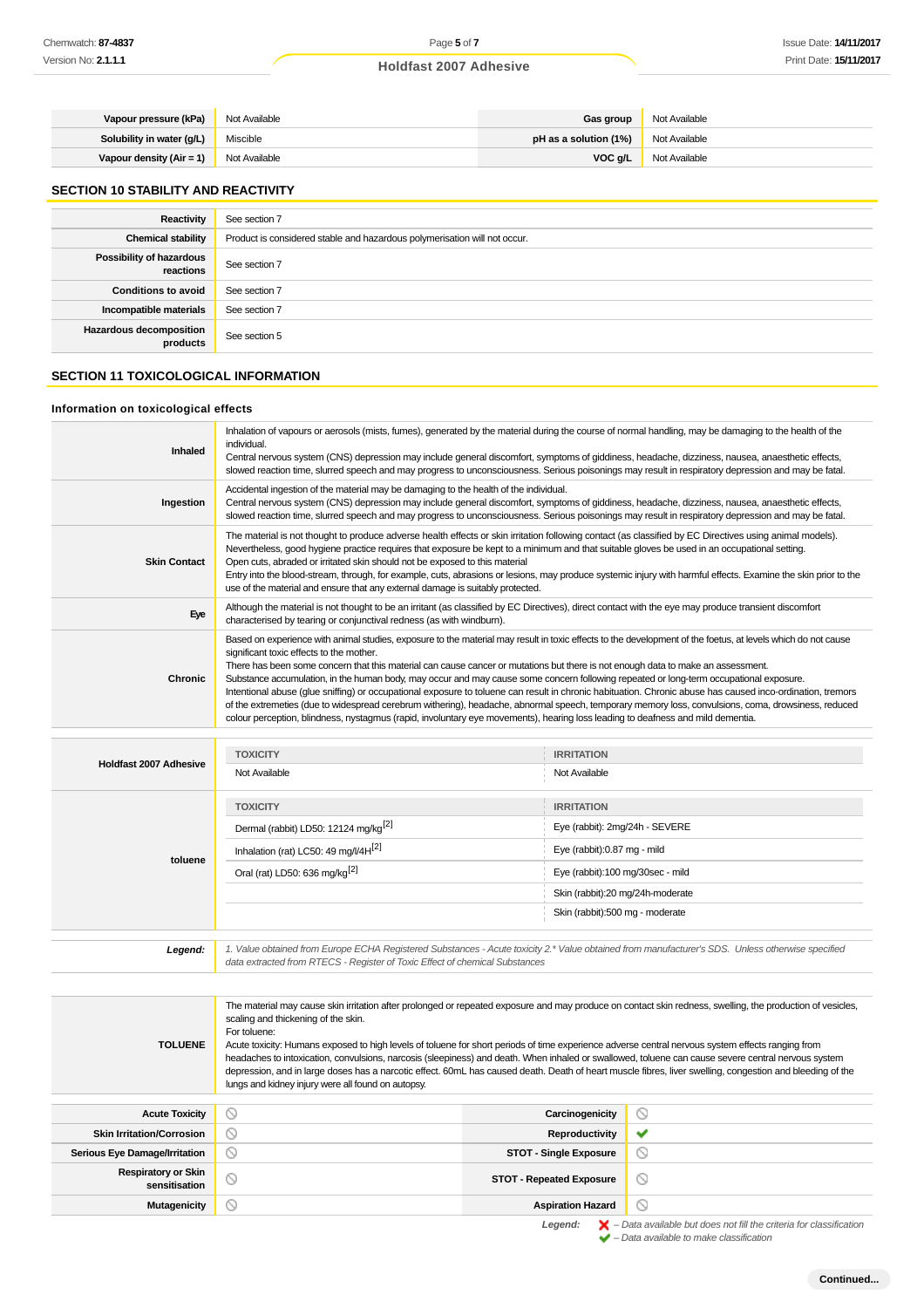# **Holdfast 2007 Adhesive**

 $\Omega$  – Data Not Available to make classification

### **SECTION 12 ECOLOGICAL INFORMATION**

| <b>Toxicity</b>               |                  |                                                                                        |                                                                                                                                                     |                  |                  |
|-------------------------------|------------------|----------------------------------------------------------------------------------------|-----------------------------------------------------------------------------------------------------------------------------------------------------|------------------|------------------|
|                               | <b>ENDPOINT</b>  | <b>TEST DURATION (HR)</b>                                                              | <b>SPECIES</b>                                                                                                                                      | <b>VALUE</b>     | <b>SOURCE</b>    |
| <b>Holdfast 2007 Adhesive</b> | Not<br>Available | Not Available                                                                          | Not Available                                                                                                                                       | Not<br>Available | Not<br>Available |
|                               | <b>ENDPOINT</b>  | <b>TEST DURATION (HR)</b>                                                              | <b>SPECIES</b>                                                                                                                                      | <b>VALUE</b>     | <b>SOURCE</b>    |
|                               | <b>LC50</b>      | 96                                                                                     | Fish                                                                                                                                                | 0.0073mg/L       | -4               |
|                               | EC50             | 48                                                                                     | Crustacea                                                                                                                                           | 3.78mg/L         | 5                |
| toluene                       | EC50             | 72                                                                                     | Algae or other aquatic plants                                                                                                                       | 12.5mg/L         | $\overline{4}$   |
|                               | <b>BCF</b>       | 24                                                                                     | Algae or other aquatic plants                                                                                                                       | 10mg/L           | 4                |
|                               | <b>NOEC</b>      | 168                                                                                    | Crustacea                                                                                                                                           | $0.74$ mg/L      | 5                |
| Legend:                       |                  |                                                                                        | Extracted from 1. IUCLID Toxicity Data 2. Europe ECHA Registered Substances - Ecotoxicological Information - Aquatic Toxicity 3. EPIWIN Suite V3.12 |                  |                  |
|                               |                  | (Japan) - Bioconcentration Data 7. METI (Japan) - Bioconcentration Data 8. Vendor Data | (QSAR) - Aquatic Toxicity Data (Estimated) 4. US EPA, Ecotox database - Aquatic Toxicity Data 5. ECETOC Aquatic Hazard Assessment Data 6. NITE      |                  |                  |

### **DO NOT** discharge into sewer or waterways.

### **Persistence and degradability**

| Ingredient | Persistence: Water/Soil   | Persistence: Air              |
|------------|---------------------------|-------------------------------|
| toluene    | LOW (Half-life = 28 days) | LOW (Half-life = $4.33$ days) |

### **Bioaccumulative potential**

| toli iani       | $\sim$ |
|-----------------|--------|
| <b>COLOGITY</b> | $\sim$ |

### **Mobility in soil**

| Ingredient | <b>Mobility</b>     |
|------------|---------------------|
| toluene    | LOW ( $KOC = 268$ ) |

### **SECTION 13 DISPOSAL CONSIDERATIONS**

### **Waste treatment methods**

| Product / Packaging disposal | Recycle wherever possible or consult manufacturer for recycling options.<br>Consult State Land Waste Management Authority for disposal.<br>Bury residue in an authorised landfill.<br>Recycle containers if possible, or dispose of in an authorised landfill. |
|------------------------------|----------------------------------------------------------------------------------------------------------------------------------------------------------------------------------------------------------------------------------------------------------------|
|------------------------------|----------------------------------------------------------------------------------------------------------------------------------------------------------------------------------------------------------------------------------------------------------------|

### **SECTION 14 TRANSPORT INFORMATION**

# **Labels Required**

| Mo.<br>an | <b>NO</b> |
|-----------|-----------|
|           | v         |

**Land transport (ADG): NOT REGULATED FOR TRANSPORT OF DANGEROUS GOODS**

**Air transport (ICAO-IATA / DGR): NOT REGULATED FOR TRANSPORT OF DANGEROUS GOODS**

**Sea transport (IMDG-Code / GGVSee): NOT REGULATED FOR TRANSPORT OF DANGEROUS GOODS**

**Transport in bulk according to Annex II of MARPOL and the IBC code**

Not Applicable

# **SECTION 15 REGULATORY INFORMATION**

# **Safety, health and environmental regulations / legislation specific for the substance or mixture**

**TOLUENE(108-88-3) IS FOUND ON THE FOLLOWING REGULATORY LISTS**

Australia Exposure Standards Australia Hazardous Substances Information System - Consolidated Lists

### Australia Inventory of Chemical Substances (AICS)

International Agency for Research on Cancer (IARC) - Agents Classified by the IARC Monographs

**National Inventory Status**